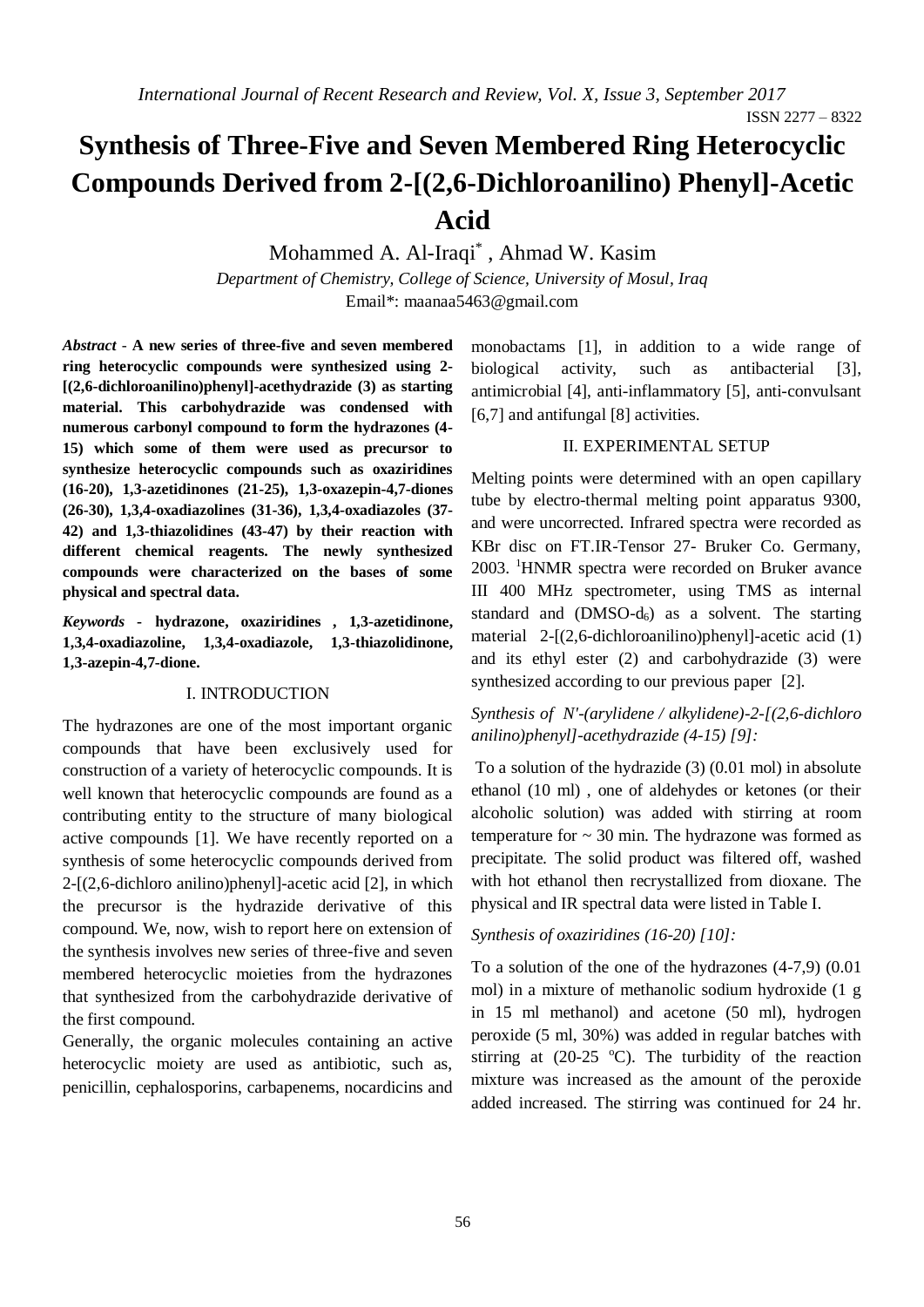The precipitate was filtered off, washed thoroughly with water until the output water became neutral, dried then recrystallized from ethanol to give white products. The physical and IR spectral data were listed in Table II.

#### *Synthesis of 1,3-azetidinone compounds (21-25) [11]:*

To a cold solution of one of the hydrazones (4-8) (0.01mol) in DMF (15 ml) at (0-5  $\degree$ C), chloroacetyl  $chloride(0.01 \text{ mol}, 1.13 \text{ g})$  and triethylamine  $(0.01 \text{ mol})$ were added with stirring. The stirring was continued for further 2 hr at room temperature then the reaction mixture refluxed for 10 hr. The reaction mixture was filtered and the filtrate was added to a crushed ice. The resulted precipitate was filtered off, redissolved in cold ethanol to remove unreacted materials. The mixture was filtered and the filtrate was added to a crushed ice. The precipitate was filtered off, dried and recrystallized from dioxane. The physical and spectral data for compounds (21-25) were listed in Table III.

#### *Synthesis of 1,3-oxazepin-4,7-dione compounds (26-30) [12]:*

A solution of one of the hydrazone compound (4-8)  $(0.002 \text{ mol})$  and phthalic anhydride  $(0.002 \text{ mol}, 0.3 \text{ g})$  in dry DMF was refluxed under dry conditions for 15 hr. The mixture was immediately filtered, and the filtrate poured on a crushed ice. The resulted precipitate was filtered off, redissolved in cold ethanol and filtered to remove the unreacted materials. The filtrate was poured on a crushed ice, and the resulted precipitate was filtered off, dried and recrystallized from ethanol-water. The physical and spectral data of synthesized compounds (26-30) were listed in Table IV.

### *Synthesis of 3-acetyl-1,3,4-oxadiazoline compounds (31-36) [13]:*

A mixture of one of the hydrazones (4-9) (0.002 mol) and acetic anhydride (10 ml) was refluxed for 4 hr, then cooled and poured with stirring on a crushed ice until the oily material solidified. The precipitate was filtered off, washed thoroughly with water. The solid material was redissolved in cold ethanol and the resulted mixture was filtered to remove unreacted materials. The filtrate was poured on a crushed ice. The resulted precipitate was filtered off ,washed with water, dried and recrystallized from ethanol-water. The physical and spectral data of the synthesized compounds (31-36) were listed in Table V.

#### *Synthesis of 1,3,4-oxadiazole compounds (37-42) [14]:*

To a solution of one of the hydrazones (4-8,13) (0.002 mol) in glacial acetic acid (40 ml), lead dioxide  $(PbO<sub>2</sub>)$ (0.002 mol, 0.48 g) was added. The mixture was refluxed for 10 hr then immediately filtered. The filtrate was cooled, poured with stirring on a crushed ice and the precipitate filtered off, washed thoroughly with water, redissolved in cold ethanol. The solution was filtered to remove unreacted materials, then the filtrate poured on a crushed ice to afford a precipitate. The precipitate was filtered off, washed with water, dried and recrystallized from ethanol-water. The physical and IR spectral data of 1,3,4-oxadiazole compounds (37-42) were illustrated in Table VI.

#### *Synthesis of 1,3-thiazolidin-4-one compounds (43-47) [14]:*

A mixture of one of the hydrazones (4-8) (0.002 mol), thioglycolic acid (0.004 mol, 0.27 ml) and anhydrous zinc chloride (0.2 g) in DMF (25 ml) was refluxed for 24 hr. The mixture was filtered then the filtrate condensed and the left over material poured on a crushed ice. The resulted precipitate was filtered off, washed thoroughly with water, dried then redissolved in cold ethanol, and the resulted solution was filtered, to remove the unreacted materials, and the filtrate poured on a crushed ice. The precipitate was filtered off, dried and recrystallized from ethanol-water. The physical and spectral data of the synthesized compounds were illustrated in Table VII.

### *Synthesize of 2-[(2,6-dichloroanilino)phenyl]-acetyl chloride [15]:*

To a solution of the acid  $(1)$   $(0.01$  mol,  $3.1$  g) in dry benzene (25 ml), thionyl chloride (0.015 mol, 1.1ml) was drop wise added with stirring for 1 hr. The reaction mixture was refluxed for 2 hr. The volatile materials were evaporated under reduced pressure to give red solid material (its m.p. is  $120-122$ °C).

#### III. RESULTS AND DISSCUSION

In continuation of our previous work directed to synthesize new heterocyclic compounds derived from 2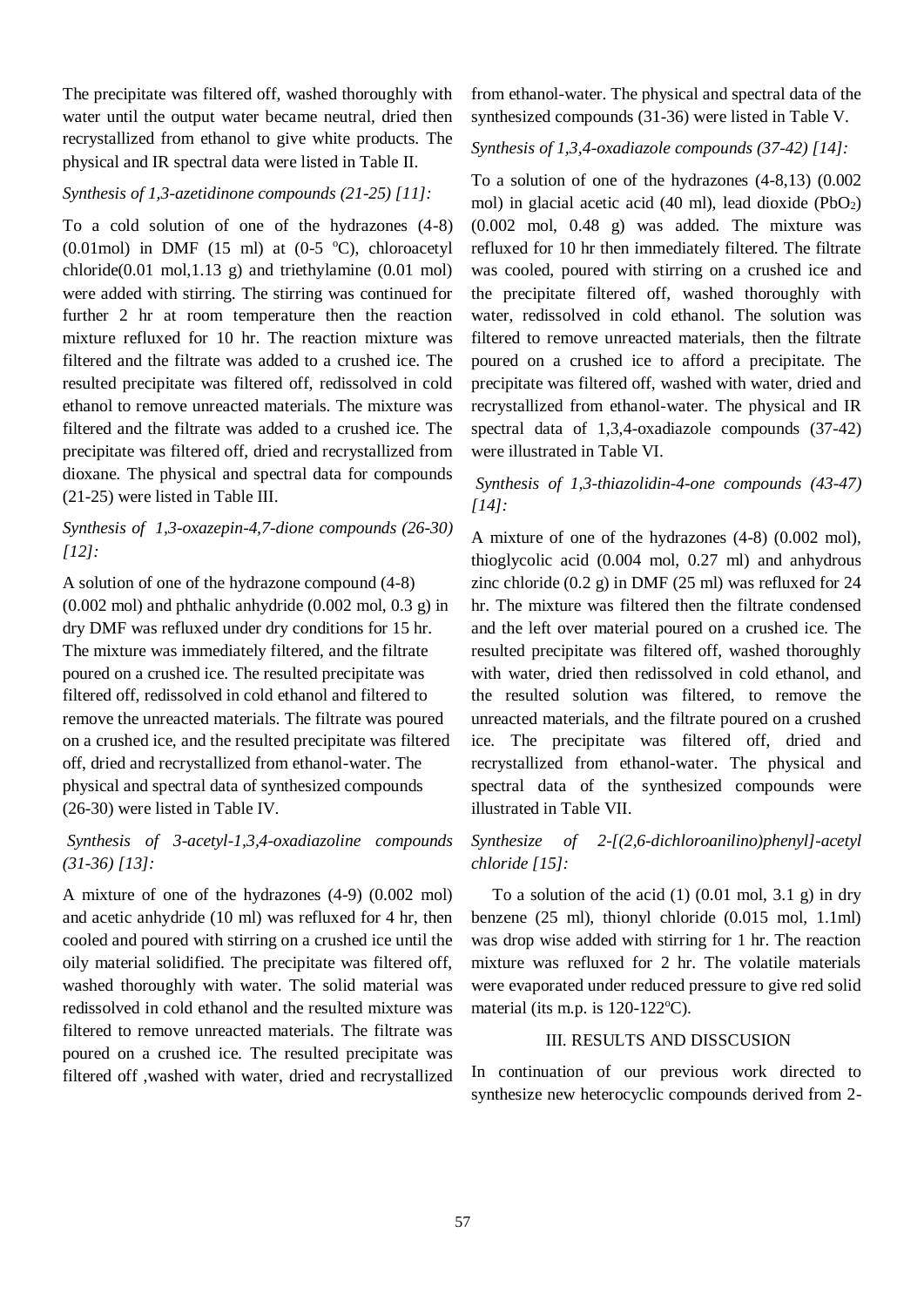[(2,6-dichloroanilino)phenyl]-acetic acid (1), we report herein the synthesis of other heterocyclic skeletons, containing three-five and seven membered ring moieties, derived from the same compound. We directed our effort toward synthesis of oxaziridine (16-20), 1,3-azetidinone (21-25), 2,4-oxazepin-1,5-dione (26-30), 3-acetyl-1,3,4 oxadiazoline (31-36), 1,3,4-oxadiazole (37-42) and 1,3 thiazolidin-4-one (43-47) compounds starting from substituted acetic acid hydrazide (3). The synthetic pathway leading to form the compounds (1-47) is illustrated in Scheme 1. The key intermediate in this synthetic strategy is the carbohydrazide (3), which is synthesized from the acid (1) via two steps according to our previous paper [2]. The first step involves the formation of the ester (2), while the second step involves conversion of the ester (2) to the carbohydrazide (3). The carbohydrazide (3) was condensed with various carbonyl compounds or their ethanolic solution, in presence of few drops of mineral acid, as catalyst, to produce the hydrazones (4-15). The IR spectra of these hydrazones showed absorption bands at (1610-1576) Cm<sup>-1</sup> for C=N bond stretching and at  $(1691-1639)$  Cm<sup>-1</sup> for the amidic C=O bond stretching, in addition to absorption bands at  $(3296-3251)$  Cm<sup>-1</sup> for N-H bond stretching. The  ${}^{1}$ HNMR spectrum of compound (8) showed the following chemical shifts  $\delta$  (ppm) at: 1.89 (d, 3H, CH3), 3.98 (s, 2H, CH2), 6.19 (s, 1H, NH), 6.82- 7.8 (m, 10H, Ar-H, CH=CH, N=CH), 8.15 (s, 1H, NHCO). The hydrazones were proved to be a versatile compounds for synthesis of a variety of heterocyclic compounds.

 When the hydrazones (4-7, 9) allowed to oxidize by hydrogen peroxide (30%) in methanolic sodium hydroxide solution at 20-25  $\degree$ C, the oxaziridines (16-20) were formed. The IR spectra of these compounds showed absorption bands at (1685-1637) for C=O bond stretching, and at  $(775-725)$  and  $(1267-1219)$  Cm<sup>-1</sup> for N-O and C-O bond stretching respectively. The <sup>1</sup>HNMR spectrum of compound (18) showed the following chemical shifts  $\delta$  (ppm) at: 3.24 (s, 2H, CH<sub>2</sub>), 4.21 (s, 1H, CHNO), 6.31 (s, 1H, NH), 6.81-8.28 (m, 10H, Ar-H, furan-H), 8.44 (s, 1H, CONH).

 Furthermore, when the hydrazones (4-8) stirred with chloroacetyl chloride and triethylamine in DMF at ambient temperature, the products were identified as 1,3azetidinone compounds (21-25). The IR spectra of these compounds showed absorption bands at (1762-1685)  $\text{Cm}^{-1}$  for endocyclic C=O bond stretching and at (1664-1649)  $\text{Cm}^{-1}$  for the amidic C=O bond stretching, in addition to absorption bands at  $(772-748)$  Cm<sup>-1</sup> for C-Cl bond stretching. The <sup>1</sup>HNMR spectrum of compound (23) showed the following chemical shifts  $\delta$  (ppm) at: 3.69 (s, 2H, CH2), 3.89 (s, 1H, CH-furan), 4.06 (s, 1H, CH-Cl), 6.38(s, 1H, NH), 6.86-8.03 (m, 10H, Ar-H and furan-H), 8.55 (s, 1H, NHCO).

 On the other hand, the hydrazones (4-8) underwent cyclization reaction when treated with phthalic anhydride in DMF under dry condition to afford 1,3 oxazepin-4,7-dione compounds (26-30). The IR spectra of these compounds showed absorption bands at (1745- 1732)  $\text{Cm}^{-1}$  for lactone C=O bond stretching and at  $(1709 - 1645)$  Cm<sup>-1</sup> for lactam C=O bond stretching, in addition to C-N bond stretching bands at (1302-1240)  $\text{Cm}^{-1}$ . The <sup>1</sup>HNMR spectrum of compound (30) showed the following chemical shifts  $\delta$  (ppm) at: 1.23 (d, 3H, CH3), 3.34 (s, 2H, CH2), 6.30 (s, 1H, NH), 6.40-8.11 (m, 13H, Ar-H), 11.16 (s, 1H, CONH).

The refluxing of the hydrazones (4-9) in acetic anhydride led to formation of 3-acetyl-1,3,4 oxadiazoline compounds (31-36), while treatment of hydrazones (4-8,13) with lead dioxide in glacial acetic acid under refluxing condition afforded 1,3,4-oxadiazole compounds (37-42) via oxidation and cyclization processes  $[14]$ .<sup>189</sup> The IR spectra of oxadiazolines (31-36) exposed the appearance of absorption bands at  $(1732-1718)$  and  $(1662-1219)$  Cm<sup>-1</sup> for the C=O and C=N bonds stretching respectively, and at(1092-1010) and  $(1255-1219)$  Cm<sup>-1</sup> for the symmetrical and asymmetrical C-O-C bonds stretching respectively. The  $1$ HNMR spectrum of compound (35) showed the following chemical shifts  $\delta$  (ppm) at: 0.98 (d, 3H, CH<sub>3</sub>), 2.50 (s, 3H, CH3CO), 3.95 (s, 1H, CH-Ar), 6.54 (s, 1H, NH),7.13-7.72 (m, 9H, Ar-H, CH=CH). On the other hand, the IR spectra of the oxadiazoles (37-42) revealed the absence of stretching bands of the C=O bonds, and appearance of absorption bands at (1655-1577) for the C=N bond stretching, and at  $(1107-1070)$  and at  $(1240-$ 1198) Cm<sup>-1</sup> for the symmetrical and asymmetrical C-O-C bonds stretching.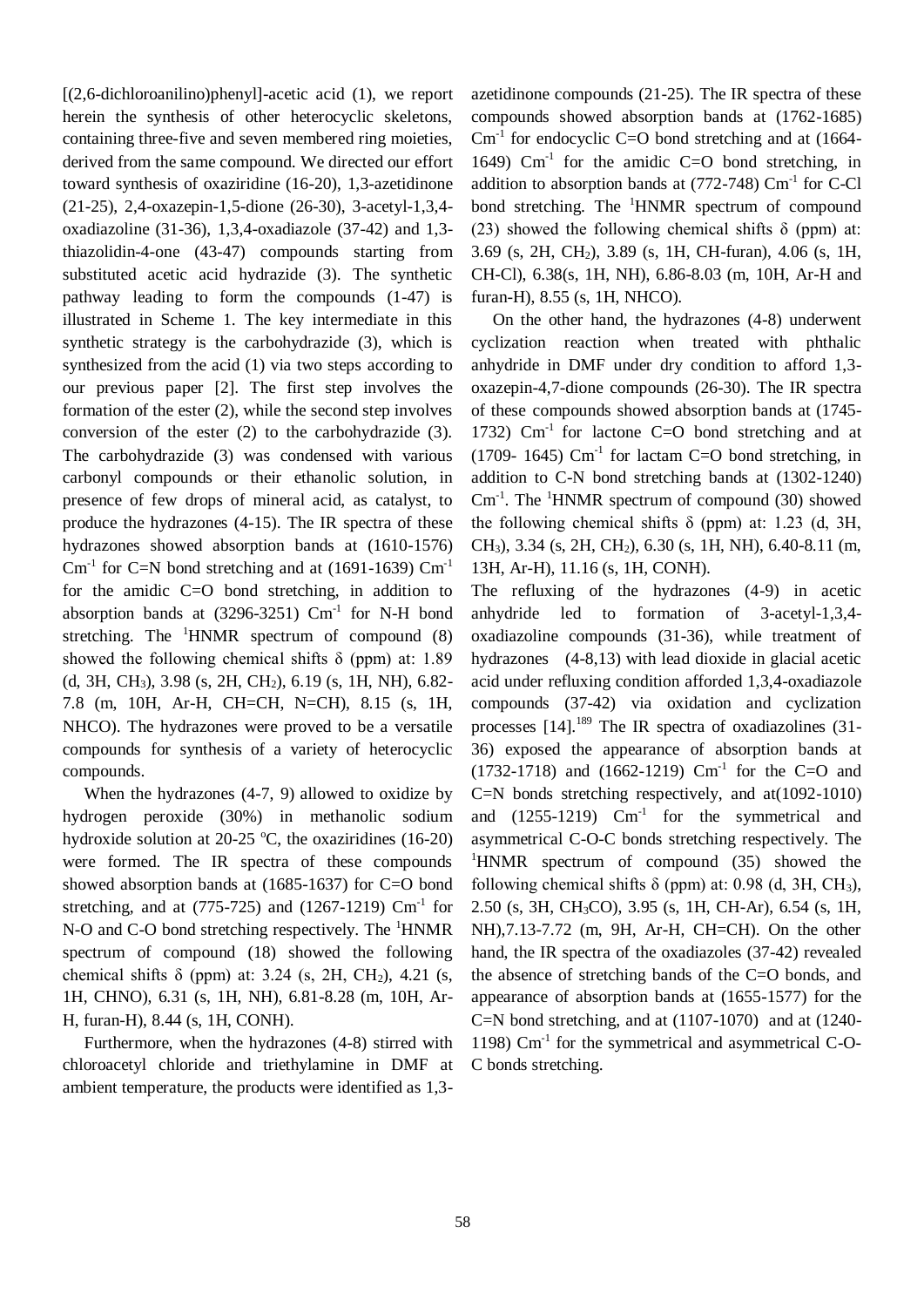The refluxing of the hydrazones (4-8) with thioglycolic acid in dry DMF in presence of anhydrous zinc chloride afforded 1,3-thiazolidin-4-one compounds (43-47). The IR spectra of these compounds showed absorption bands at (1736-1728) and (1678-1630) Cm-1 for lactam and amide C=O bond stretching respectively, and a characteristic bands at  $(883-847)$  Cm<sup>-1</sup> for C-S-C bonds stretching.

 Finally, we attempt to prepare the acid chloride of the acid (1), by refluxing the acid (1) with thionyl chloride, the product gained was, always, an intramolecular cyclization product [1-(2,6-dichlorophenyl)-indolin-2 one] (48), as identified by its IR spectrum. The IR spectrum of this compound showed absorption band at  $(1728)$  Cm<sup>-1</sup> related to C=O bond stretching. Interestingly, when we attempt to synthesize the amides from the expected acid chloride, the resulted products have the same melting points and their color is red. This mean that the intramolecular cyclization process occurred before addition of the amines.

#### IV. REFERENCES

- [1] B. Alcaide, P. Almendros, C. Aragoncillo, (**2007),** Chem. Rev., 107, 4437‐4492.
- [2] M.M. Al-Iraqi and A.W. Kasim, (2017), Int. J. Rec. Res. Rev., X(3),in press.
- [3] G.S. Singh, (2004), Rev. Mini. Med. Chem., 4, 69-92 & 93-109.
- [4] A.K. Khallafallah, M.A. Selim, R.M.A. El-Mahd, M.A. Maghraby, H.A. Soleiman, M.A. Raslan, (1995), Indian J. Chem., 34B,1066-1070.
- [5] D.S. Roa, E. Jayachandran, G.M. Sreenivasa, B. Shivakumar, (2005), Orient J. Chem., 21(1),113.
- [6] A.E.H. Abdel Ghany and H.A.W. Mohammad, (2003), Acta. Farm., 53, 127.
- [7] H.D. Troutman, M.M. Long, (1955), J. Am. Chem. Soc., 77, 2427.
- [8] V. shah, C.K. Pant and P.C. Joshi, (1993), Asian J. Chem*.*, 5, 83-88.
- [9] A.P. Rajput and S.S. Rajput, (2011), Int. J. Pharm. Pharm. Sci. 3(4), 346-351.
- [10] M.T Ayoub, M. Zakaria, S.A. Saeed, (2000), Raf. J. Sci, 11(4), 37-43.
- [11] N. C. Desai and J. P. Harsora, Indain J. Chem., 51B, 1011-1019, (2012).
- [12] I. A. Yass, Kerbala J. Pharm. Sci. (2010), 1, 49-58.
- [13] P. K. Arora; A. Mittal; G. Kaur and A. Chauhan, (2013) Int. J. Pharm. Sci. Res., 4,(1), 419-424.
- [14] A.Kh. Ahmed, S.A. Saeed, A. Ahmed, (2006), J. Edu. & Sci., 18(9), 1-10.
- [15] N. B. Patel and V. N. Patel, (2007), Iranian J. Pharm. Res., 6 (4), 251-258.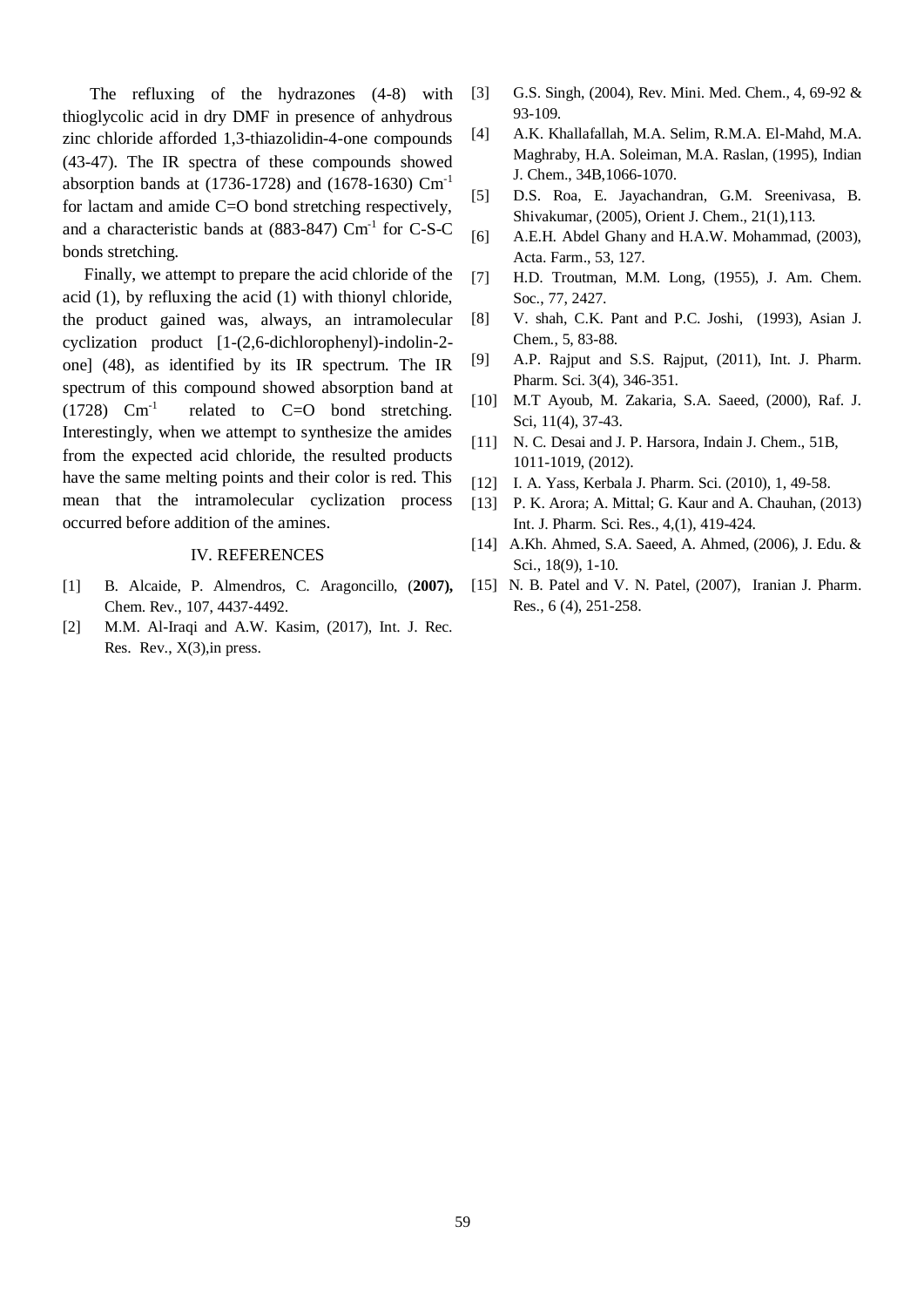

**Scheme 1**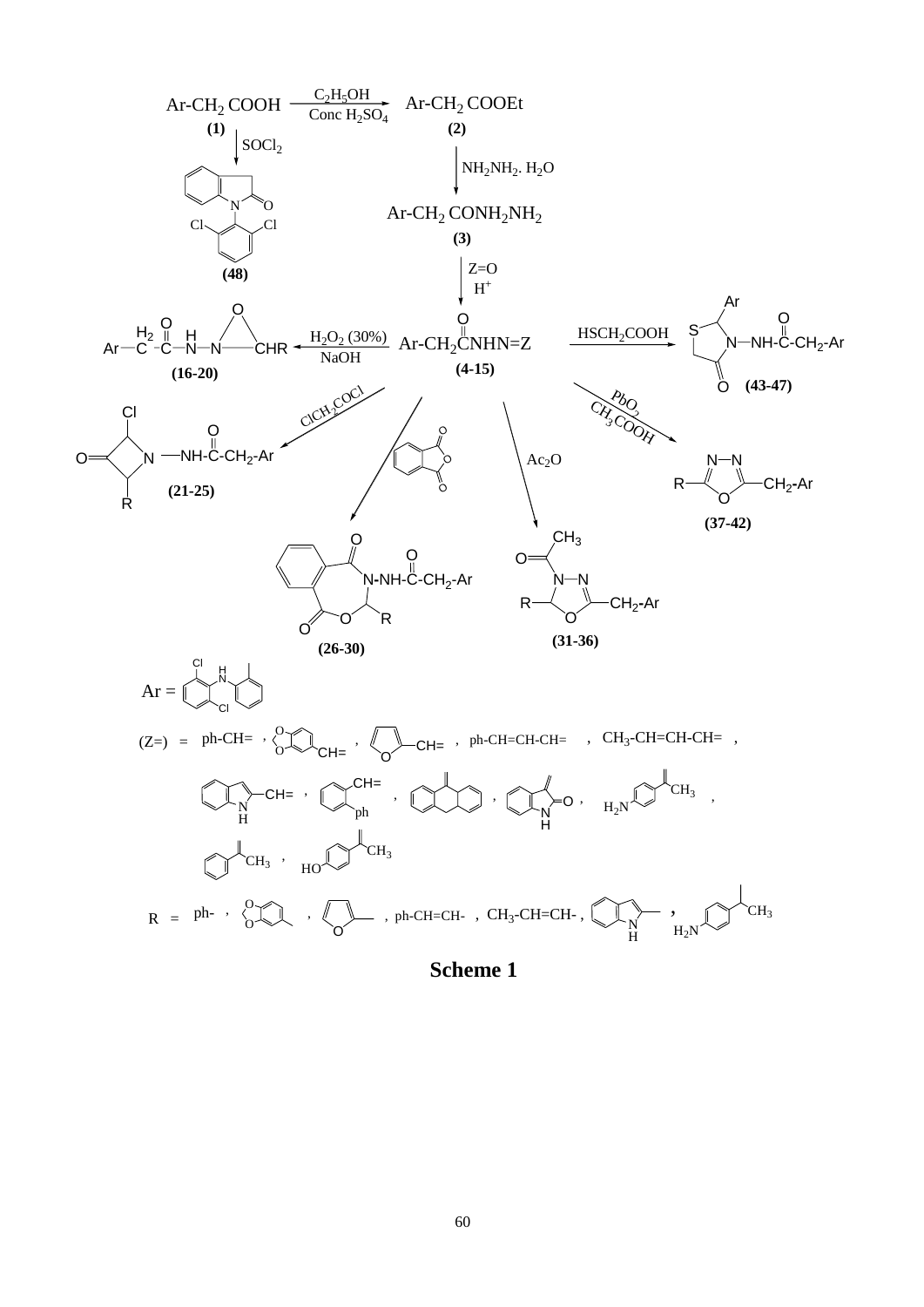# Table I

| Compd.         | $Z =$                                          | M.P.        | Yield |       |         | IR $v$ (Cm <sup>-1</sup> ) |               |
|----------------|------------------------------------------------|-------------|-------|-------|---------|----------------------------|---------------|
| No.            |                                                | $\rm ^{o}C$ | $\%$  | $N-H$ | $C = O$ | $C=N$                      | others        |
| $\overline{4}$ | $Ph-CH=$                                       | 255-257     | 89    | 3290  | 1641    | 1576                       |               |
| 5              | $CH=$                                          | 281-283     | 93    | 3275  | 1649    | 1589                       | $1050(C-O-C)$ |
| 6              | $CH=$                                          | 253-255     | 95    | 3290  | 1674    | 1587                       | $1245(C-O-C)$ |
| 7              | $Ph$ -CH=CH-CH=                                | 212-214     | 80    | 3296  | 1674    | 1603                       |               |
| $8\,$          | CH <sub>3</sub> CH=CHCH=                       | 251-214     | 88    | 3251  | 1651    | 1576                       |               |
| 9              | $-CH=$<br>H                                    | 294-296     | 77    | 3275  | 1646    | 1610                       |               |
| 10             | ph<br>$CH=$                                    | 318-320     | 75    | 3290  | 1655    | 1589                       |               |
| 11             |                                                | 218-220     | 77    | 3255  | 1655    | 1589                       |               |
| 12             | $\overset{\text{II}}{\text{CCH}_3}$            | 248-249     | 79    | 3255  | 1691    | 1608                       | $1720(C=O)$   |
| 13             | $\cdot$ CCH <sub>3</sub><br>$H_2N \rightarrow$ | 222-224     | 82    | 3296  | 1664    | 1603                       |               |
| 14             | ph-CCH3                                        | 220-223     | 72    | 3271  | 1664    | 1591                       |               |
| 15             | CCH <sub>3</sub><br>HO-                        | 226-228     | 79    | 3261  | 1639    | 1587                       | 3518(OH)      |

# Physical and IR spectral data of the hydrazones (4-15)

# Table II

|  |  |  |  | Physical and spectral data of oxaziridines (16-20) |  |
|--|--|--|--|----------------------------------------------------|--|
|--|--|--|--|----------------------------------------------------|--|

| Compd. | R            | Yield<br>M.P. |      | IR $v$ (Cm <sup>-1</sup> ) |       |       |  |  |
|--------|--------------|---------------|------|----------------------------|-------|-------|--|--|
| No.    |              | $\rm ^{o}C$   | $\%$ | $C=O$                      | $N-O$ | $C-O$ |  |  |
| 16     | Ph-          | 190-193       | 77   | 1647                       | 758   | 1260  |  |  |
| 17     |              | 267-270       | 80   | 1637                       | 754   | 1245  |  |  |
| 18     |              | 290-292       | 75   | 1646                       | 752   | 1248  |  |  |
| 19     | $Ph$ -CH=CH- | 207-209       | 83   | 1658                       | 775   | 1219  |  |  |
| 20     |              | 255-257       | 77   | 1643                       | 771   | 1267  |  |  |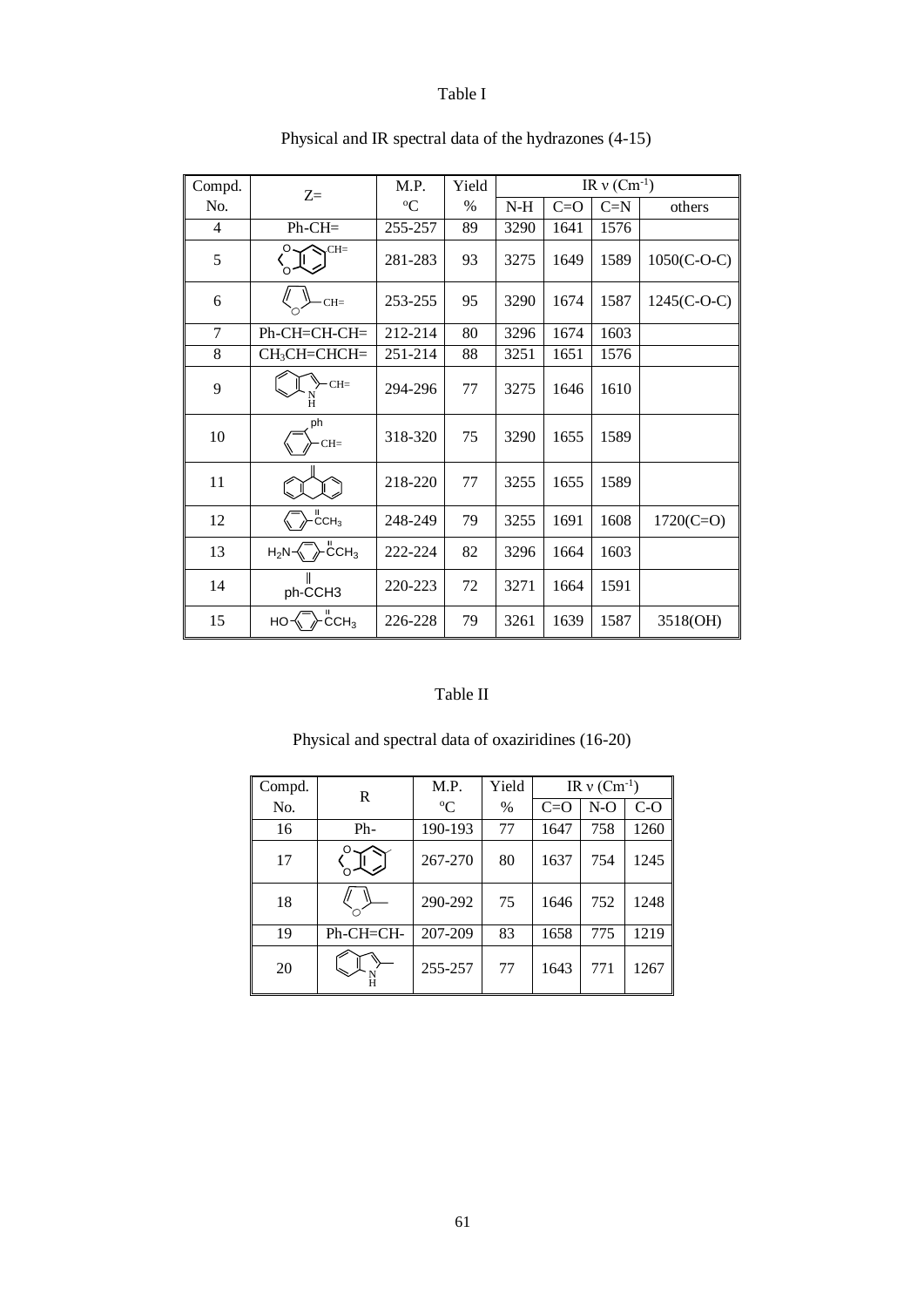# Table III

|               |                               | M.P.        | Yield |                  | IR $v$ (Cm <sup>-1</sup> ) |       |      |          |                     |  |
|---------------|-------------------------------|-------------|-------|------------------|----------------------------|-------|------|----------|---------------------|--|
| Compd.<br>No. | R                             | $\rm ^{o}C$ | $\%$  | Color            | $C = O$                    | $C=O$ |      |          | $C-N$ $C-C1$ others |  |
|               |                               |             |       |                  | Exo                        | Amide |      |          |                     |  |
| 21            | $Ph-$                         | 99-101      | 65    | Yellow           | 1720                       | 1660  | 1250 | 748      |                     |  |
| 22            |                               | 97-100      | 55    | Faint brown 1715 |                            | 1657  |      |          | $C-O-C$             |  |
|               |                               |             |       |                  |                            |       |      | 1255 750 | 1030                |  |
| 23            |                               | 84-87       | 67    | Brown            | 1726                       | 1664  | 1363 | 748      | $C-O-C$             |  |
|               |                               |             |       |                  |                            |       |      |          | 1260                |  |
| 24            | $Ph$ -CH=CH-                  | 130-132     | 77    | Deep brown 1701  |                            | 1649  | 1361 | 748      |                     |  |
| 25            | CH <sub>3</sub> CH=CH-106-108 |             | 68    | yellow           | 1685                       | 1659  | 1300 | 772      |                     |  |

Physical and spectral data of 1,3-azetidinones (21-25)

# Table IV

Physical and spectral data of 1,3-oxazepin-4,7-diones (26-30)

| Compd. |                               | M.P.            | Yield |                 | IR $v$ (Cm <sup>-1</sup> ) |        |       |         |
|--------|-------------------------------|-----------------|-------|-----------------|----------------------------|--------|-------|---------|
| No.    | R                             | $({}^{\circ}C)$ | $\%$  | Color           | $C=O$                      | $C=O$  | $C-N$ | others  |
|        |                               |                 |       |                 | lacton                     | lactam |       |         |
| 26     | Ph-                           | 136-138         | 75    | Faint brown     | 1732                       | 1672   | 1240  |         |
| 27     |                               | 228-230         | 77    | Yellow          | 1745                       | 1685   | 1255  | $C-O-C$ |
|        |                               |                 |       |                 |                            |        |       | 1065    |
| 28     |                               | 174-176         | 69    | Greenish yellow | 1745                       | 1689   | 1282  | $C-O-C$ |
|        |                               |                 |       |                 |                            |        |       | 1300    |
| 29     | Ph-CH=CH-                     | $151 - 153$     | 76    | <b>Brown</b>    | 1745                       | 1645   | 1271  |         |
| 30     | CH <sub>3</sub> CH=CH-170-173 |                 | 66    | Deep yellow     | 1745                       | 1660   | 1242  |         |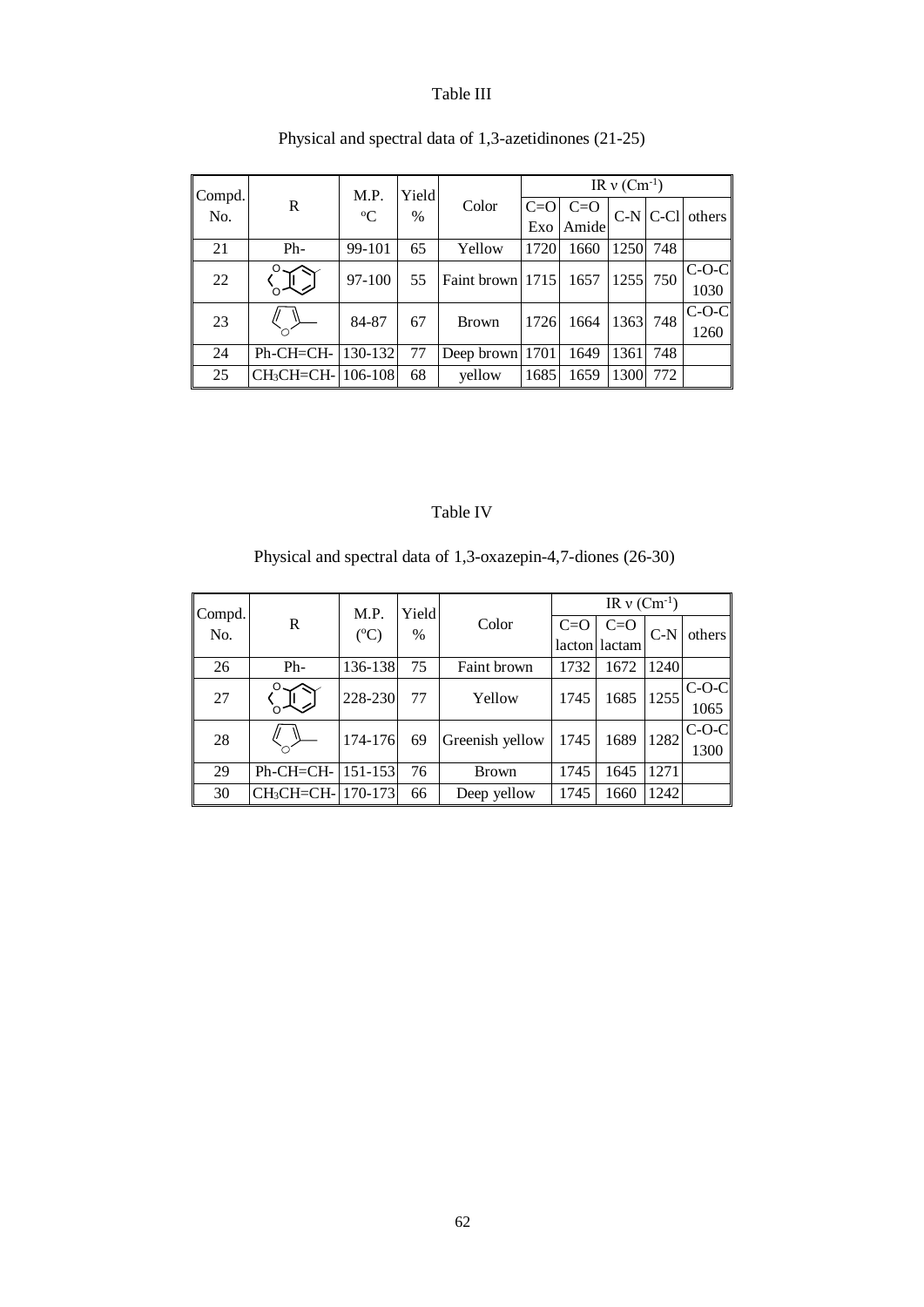### Table V

| Compd. |             | M.P.        | Yield |              | IR $v$ (Cm <sup>-1</sup> ) |       |       |       |  |
|--------|-------------|-------------|-------|--------------|----------------------------|-------|-------|-------|--|
| No.    | R           | $\rm ^{o}C$ | $\%$  | Color        |                            | $C-O$ | $C-O$ |       |  |
|        |             |             |       |              | $C=O$                      | Sym.  | Asym. | $C=N$ |  |
| 31     | $Ph-$       | 121-123     | 75    | Yellow       | 1732                       | 1020  | 1242  | 1612  |  |
| 32     |             | 96-99       | 66    | Yellow       | 1732                       | 1032  | 1240  | 1651  |  |
| 33     |             | $108 - 110$ | 75    | Faint yellow | 1732                       | 1092  | 1240  | 1614  |  |
| 34     | Ph-CH=CH-   | 99-102      | 60    | Deep yellow  | 1732                       | 1030  | 1255  | 1662  |  |
| 35     | $CH3CH=CH-$ | $113 - 115$ | 55    | Yellow       | 1718                       | 1020  | 1240  | 1608  |  |
| 36     |             | 233-235     | 45    | brown        | 1732                       | 1012  | 1219  | 1614  |  |

Physical and IR spectral data of the 1,3,4-oxadiazolines (31-36)

#### Table VI

Physical and IR spectral data of the 1,3,4-oxadiazoles (37-42)

| Compd. |                               | M.P.        | Yield         |                        | IR $v$ (Cm <sup>-1</sup> ) |       |       |       |  |
|--------|-------------------------------|-------------|---------------|------------------------|----------------------------|-------|-------|-------|--|
| No.    | R                             | $\rm ^{o}C$ | $\frac{0}{0}$ | Color                  | $C = O$                    | $C-O$ | $C-O$ | $C=N$ |  |
|        |                               |             |               |                        |                            | Sym.  | Asym. |       |  |
| 37     | $Ph-$                         | 121-123     | 75            | Yellow                 | 1732                       | 1020  | 1242  | 1612  |  |
| 38     |                               | 96-99       | 66            | yellow                 | 1732                       | 1032  | 1240  | 1651  |  |
| 39     |                               | 108-110     | 75            | Faint yellow 1732 1092 |                            |       | 1240  | 1614  |  |
| 40     | $Ph$ -CH=CH-                  | 99-102      | 60            | Deep yellow 1732 1030  |                            |       | 1255  | 1662  |  |
| 41     | CH <sub>3</sub> CH=CH-113-115 |             | 55            | yellow                 | 1718                       | 1020  | 1240  | 1608  |  |
| 42     | $H_2N -$<br>CΗ <sub>3</sub>   | 233-235     | 45            | brown                  | 1732                       | 1012  | 1219  | 1614  |  |